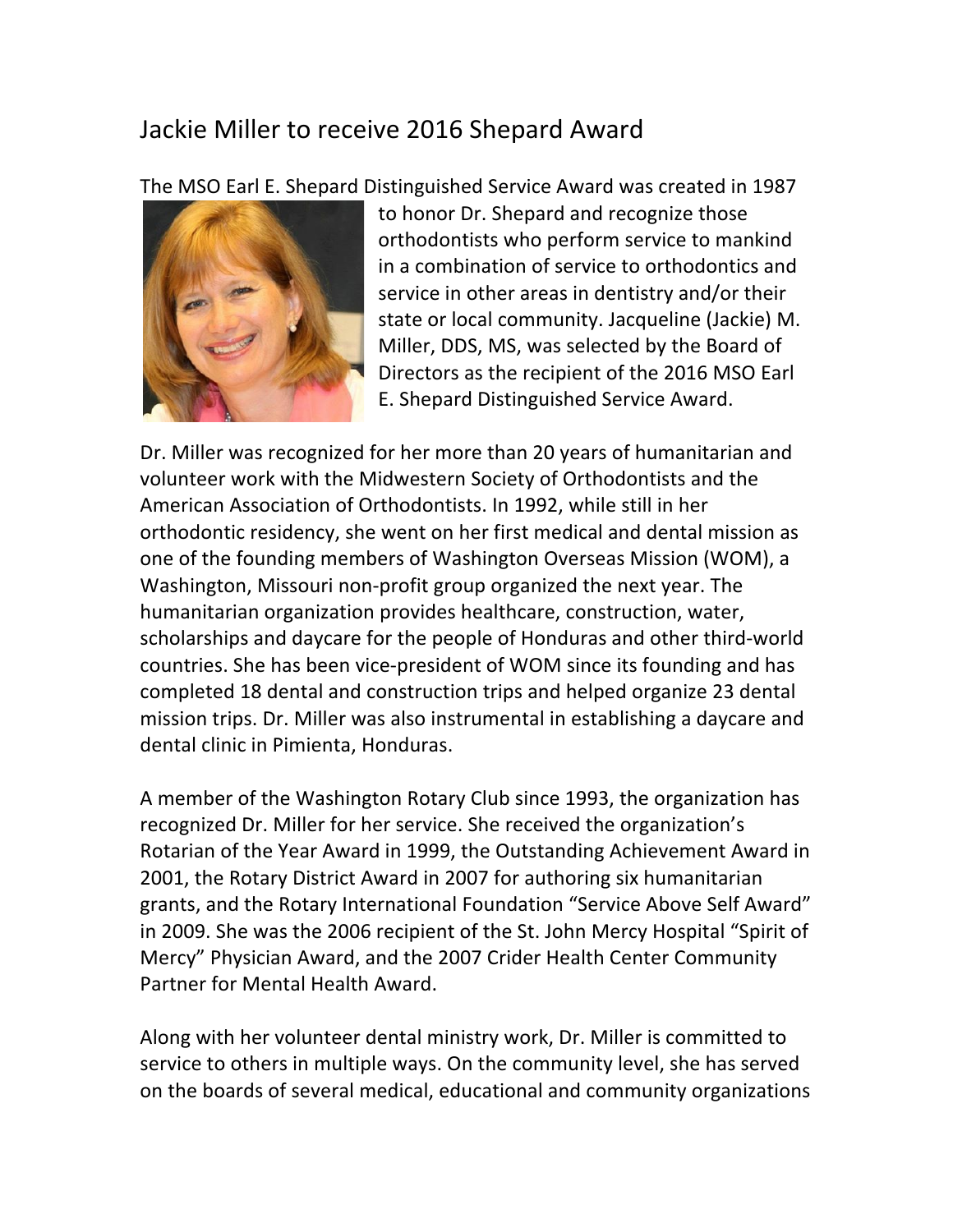including the United Way, the Washington Board of Public Works and the Washington Fair Parade Board. She provides dental education and toothbrushes to more than 3,000 area students annually during National Children's Dental Health Month in February and works annually with Give Kids a Smile and participated in Smiles for a Lifetime. She is active in her church, Our Lady of Lourdes, where her activities include lecture, cantor, choir, the auction committee and serving at parish breakfasts and dinners.

Dr. Miller has served in numerous offices and capacities in organized dentistry and orthodontics. She is a past president of the Midwestern Society of Orthodontics (MSO), and was the first female to serve in that post. She has represented the MSO at the AAO House of Delegates, including two years as delegation chair. She served on the 2011 AAO Annual Session Planning Committee as Staff Co-chair. She is a past president of the Missouri Society of Orthodontists. Dr. Miller is active in the Greater St. Louis Dental Society, where she has served on the board, as president of its Southwest County District Society, and represented the organization as a delegate to the Missouri Dental Society.

Other professional memberships include the World Federation of Orthodontists and the American Dental Association. She is a Fellow of both the International College of Dentists and the American College of Dentists. She is a Diplomate of the American Board of Orthodontics, and a clinical instructor at St. Louis University Center for Advanced Dental Education, Division of Orthodontics.

At the recent 116th Annual Session of the AAO in Orlando, Florida, Jackie received the AAO Humanitarian Award. Miller attributes her philanthropic efforts to her parents, Dr. Francis and Jackie Miller, who instilled in their children that "we have a responsibility to share our talents and treasure and that service is a way of life."

Dr. Miller attended Rockhurst College, Kansas City, Missouri, from 1985-1987, where she earned senior class status after two years and was accepted into the University of Missouri at Kansas City (UMKC) School of Dentistry. There she was elected to the Omicron Kappa Upsilon Honor Society, served as president of the dental school student council, and